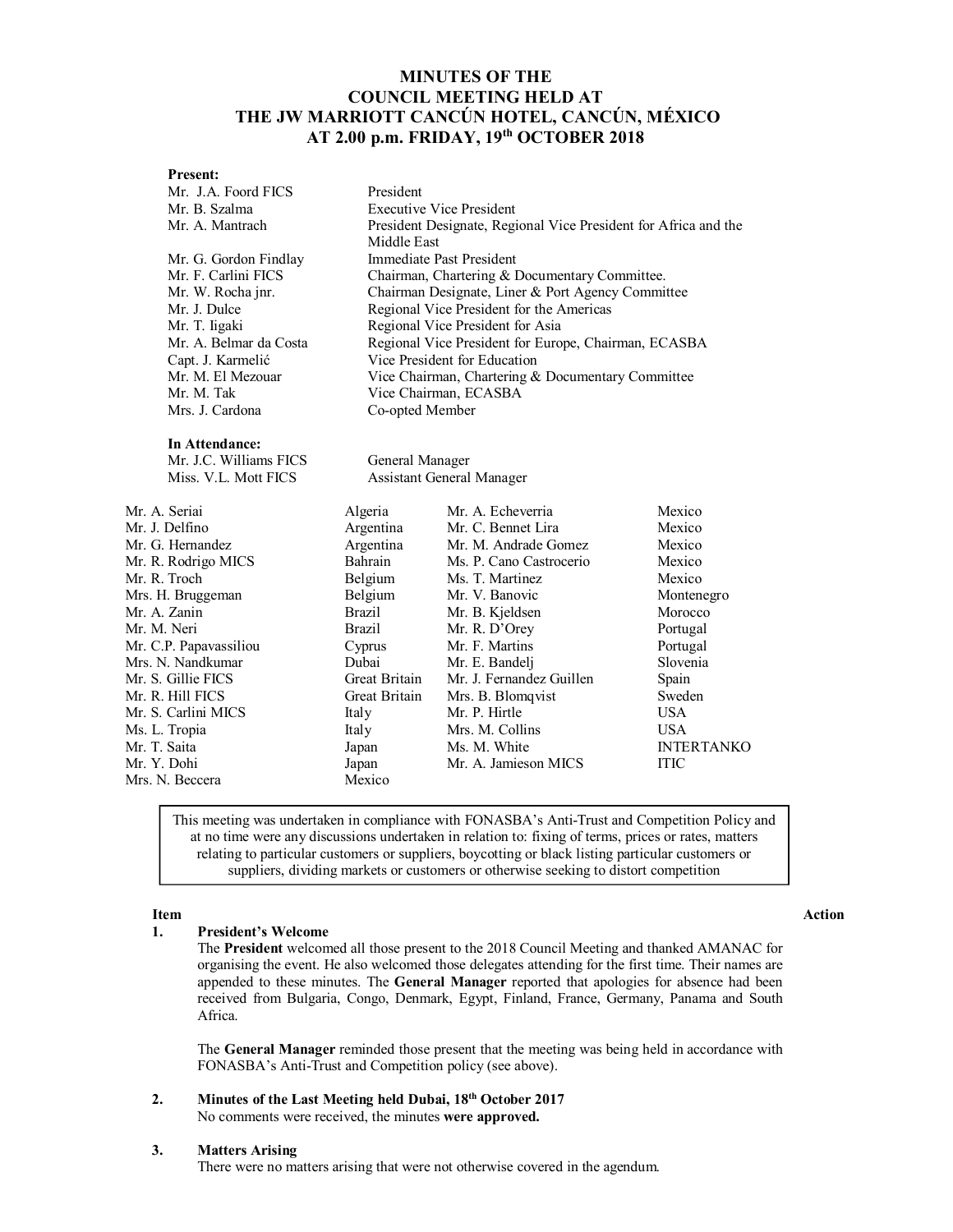#### **4. Annual Meeting 2019**

With Egypt having previously withdrawn its application, Miss **Tropia** made a presentation on behalf of FEDERAGENTI with the meeting to be held in Genoa. The presentation was very well received and the **President**, on behalf of Council, thanked Miss **Tropia** and confirmed that FONASBA would meet in Genoa in 2020.

#### **5. Membership Reports**

Each of the Regional Vice Presidents, Messrs. **Dulce** (Americas), **Mantrach** (Africa and the Middle East), **Iigaki** (Asia) and **Belmar da Costa** (Europe), gave a presentation that covered in a standardised format the coverage of membership, the Quality Standard and Port Procedures Survey and their plans to expand same in the future. They also highlighted FONASBA membership events planned for their region. The presentations are available for download from the Members' Area of the FONASBA website.

The President thanked all the Regional Vice Presidents for their proactive efforts in maintaining and expanding FONASBA's membership.

#### **6. Finance/Funding**

The **Honorary Treasurer** opened the discussion on the formal accounts for 2017/18, the budget analysis and the auditor's report, all of which had been circulated previously. As there were no questions he proposed that **the accounts for 2017/18 be approved** and on a show of hands the motion was **carried unanimously.**

He then proposed that **the budget for 2018/19** (also circulated previously) **be approved**. This motion also was **carried unanimously.**

The **Honorary Treasurer** then introduced the proposal (again circulated previously) to **increase membership fees for 2019/20 by 3% across all membership categories**. The proposal was put to Council and **approved unanimously**.

The **General Manager** then advised that FONASBA's auditors, Messrs. Blain Pritchard, had once again offered their services and **proposed that they be reappointed for 2018/19**. This proposal was also **carried unanimously.**

Following the discussion, Mr. **D'Orey** suggested that it would assist the discussion of financial matters at Council if a short presentation were made highlighting the main points of interest in the accounts and budget, for example areas where the actual figures varied from the budget or where noteworthy changes to budget items were proposed. He said this was done during the AGEPOR AGM and it was well-received. The **Honorary Treasurer** thanked Mr. **D'Orey** for his suggestion and asked Mr. **Belmar da Costa** to provide himself and the **General Manager** with an example of the AGEPOR presentation as a guide for drafting a similar presentation for Council 2019.

#### **7. Articles and By Laws Revision**

The **General Manager** reminded Council of the proposals (circulated previously) to amend Article 4.1 and By Law 3.1 to allow for the appointment of a sixth Vice President, to amend By Law 4.2.2 confirm the incoming President as chair of the Officers Nominating Committee and to remove all gender-specific references from the articles and By Laws. Mr. Papavassiliou expressed some doubts at the proposal to confirm the incoming President as chair of the Officers Nominating Committee. After the **President** explained the reasoning behind that proposal, each amendment was **separately put to Council. On a show of hands the proposal to amend Article 4.1 and By Law 3.1 was approved unanimously whilst those amend by Law 4.2.2. and to remove all gender-specific references were approved by majority decisions.**

#### **8. FONASBA Development Issues**

**"Per Vessel Call" Fee:** At the request of the **President**, Mr. **Gordon Findlay** addressed Council on the benefits to member associations, as well as to FONASBA, of introducing this fee structure. He said that it was an excellent way of generating income that did not rely on continually increasing membership subscriptions. He also indicated that those associations with the highest incomes tended to be those that charged the "per call" fee and so recommended that those associations not charging same should discuss the format with those that did. He further acknowledged that the fee could be difficult to introduce but recommended that should not be a reason for not considering it carefully. The **President** thanked Mr. **Gordon Findlay** for his presentation and added his encouragement to the introduction of the format as widely as possible across the membership.

**Website:** The **General Manager** made a short update presentation on the second tier Members' Area (FONASBA<sup>2</sup> ). He said that it had been agreed at the preceding Executive Committee meeting that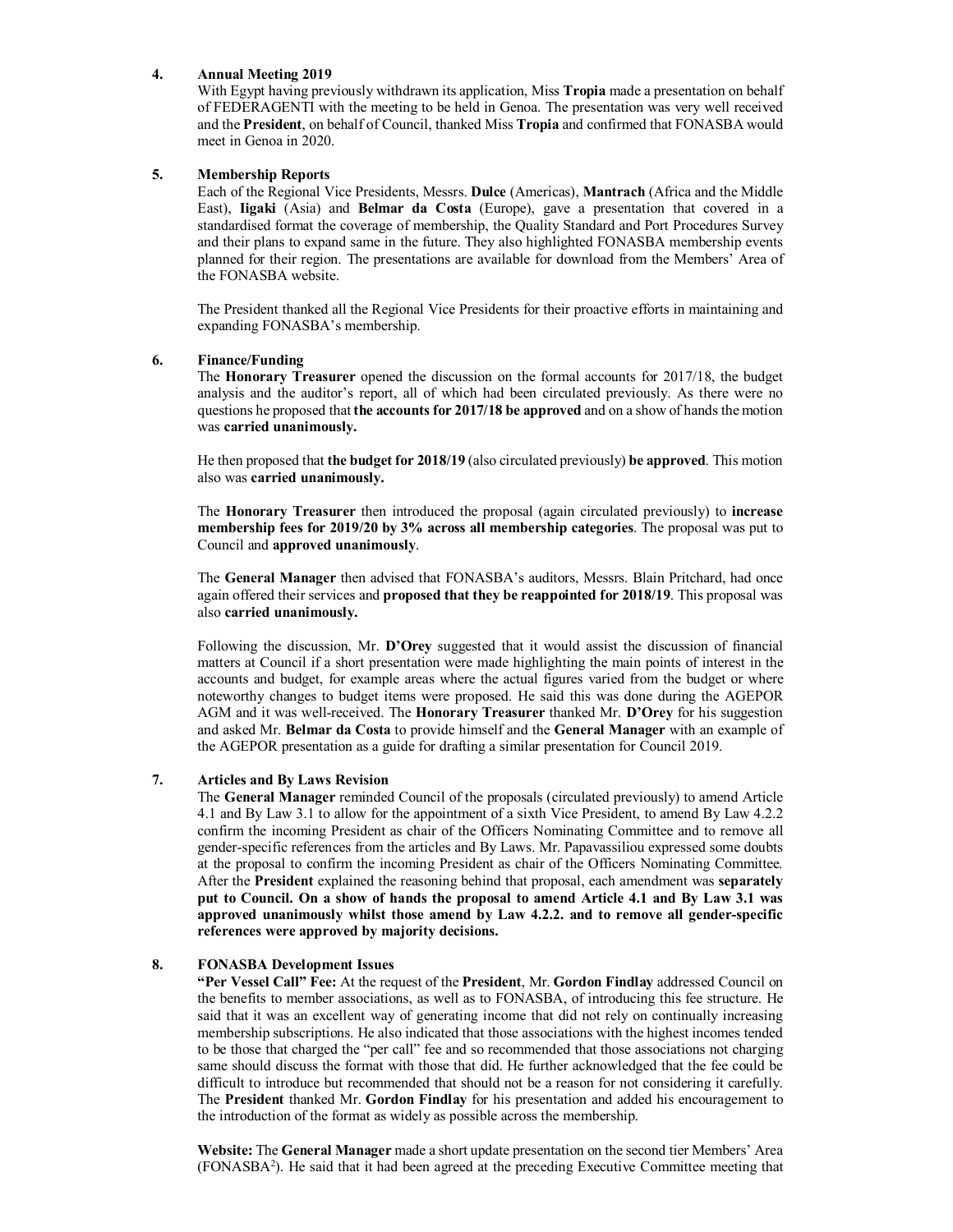the new site would initially include the FONASBA standard documents, membership survey summaries, meeting and seminar documentation. In most cases these pages would mirror those currently in the Members' Area of the main site, albeit with some minor amendments. The Agents Activity Survey responses would also be added later, as may the Port Procedures Survey. In this latter case a substantially slimmed down version would be kept on the main site for information. He also reaffirmed the procedure for companies to register themselves to the new site and the facility for Member associations to monitor registrations to ensure that only bona fide company members gained access. The new site was expected to go live by the end of 2018.

**Education:** Capt. **Karmelić** made a presentation summarising progress made by FONASBA in promoting and developing education initiatives for the membership. He particularly emphasised the strong support for the Agent Diploma and thanked ASBA for its support. He also reminded Council of the new SAILNET Project that will be launched in Europe and Argentina in early 2019. He recommended other associations to participate and referred them to Mr. **Belmar da Costa** for further information. Capt. **Karmelić** also briefed Council on the plans for the 50<sup>th</sup> anniversary publication planned for launch at the Miami meeting.

Copies of the presentations by both Capt. **Karmelić** and the **General Manager** can be downloaded from the Members' Area.

At the close of this item, Messrs **D'Orey** and **Fernandez Guillen** formally signed the agreements on behalf of Portugal and Spain to participate in the SAILNET programme. They were joined by Mr. **Belmar Da Costa** and the **President**.

#### **9. External Relations**

The **General Manager** made a short presentation on FONASBA's relationships and activities with its Club members and external organisations. Following the presentation, the **President** reminded Council that whilst some of the work undertaken with colleague associations did not necessarily generate headlines or bring about instant solutions, they were vital to ensure that FONASBA remained fully aware of developments in other fora that would impact on the membership. Furthermore, FONASBA's active engagement with those organisations and bodies ensured that the work of FONASBA and the importance of the ship agency and ship broking sectors was recognised at high level across the entire spectrum of the global transport industry.

The **President** then advised Council that items 11 and 12 would be taken ahead of item 10.

#### **11. Annual Meeting 2019**

Mrs. **Cardona** and Mr. **Hirtle** made a presentation on behalf of ASBA as hosts of the 2019 Annual Meeting in Miami. They confirmed that the dates were Monday 30<sup>th</sup> September (Execom meeting) to Thursday  $3^{rd}$  October with the optional excursion to the Everglades on Friday  $4^{th}$ . A copy of the presentation can be downloaded from the Members' Area of the website.

The **President** thanked Mrs. **Cardona** and Mr. **Hirtle** for their excellent presentation and said FONASBA looked forward very much to celebrating its half century in Miami.

#### **12. Election of Officers for 2018 – 2021**

The **General Manager** reminded Council of the nominations for officers for the term 2018 to 2021. He also reconfirmed that with the amendment to Article 4.1 and By Law 3.1 having previous been approved, Capt. Vivek Anand was duly nominated to serve as Regional Vice President for the Middle East and Indian Sub-Continent.

With no competing candidates having been nominated by the membership, the **General Manager** invited Council to approve the nominations by acclamation, which it did. He therefore confirmed that all the **candidates for Officers had been duly elected and would serve in their specified roles until Council in October 2021.**

#### **10. The Future of FONASBA**

The **President** reflected on the changes within FONASBA over the past 49 years and forward into its first half century. He said that in many cases the same issues that concerned the Federation at its inception remained valid today. It therefore remained necessary for FONASBA to ensure it engages fully with all the issues that impact on members' interests and in order for it to do so fully and effectively, assistance from members would continue to be vital. Early notification of issues and the provision of specialist support on technical issues such as customs, blockchain and similar, would remain vital in ensuring that the Federation could continue to effectively promote and protect the interests of the members. He also reminded Council of the need to regularly notify member